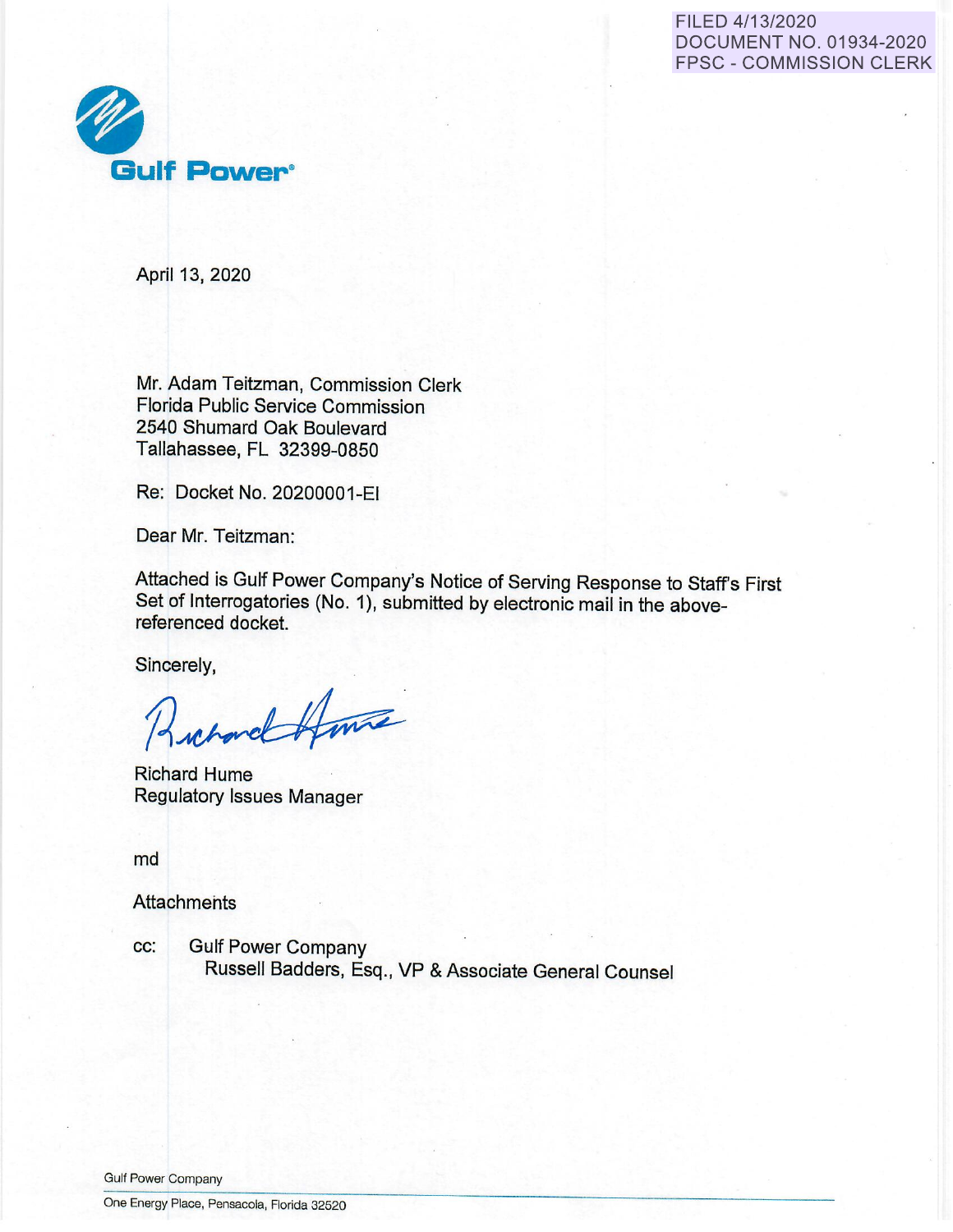# BEFORE THE FLORIDA PUBLIC SERVICE COMMISSION

In re: Fuel and Purchased Power Cost Recovery) Clause with Generating Performance ) Incentive Factor. )

Docket No. 20200001 -EI

Date Filed: April 13, 2020

# GULF POWER COMPANY'S NOTICE OF SERVING RESPONSE TO STAFF'S FIRST SET OF INTERROGATORIES (NO. 1)

GULF POWER COMPANY ("Gulf Power", "Gulf'\ or "the Company"), by and through its undersigned counsel, hereby gives notice of serving the Company's response to Staff's First Set of Interrogatories (No. 1) by electronic mail to Suzanne Brownless, Senior Attorney.

This notice is respectfully submitted 13th day of April, 2020.

RUSSELL A. BADDERS<sup></sup>

**VP** & **ASSOCIATE GENERAL COUNSEL**  Florida Bar No. 007455 **GULF POWER COMPANY**  One Energy Place Pensacola, FL 32520-0100 (850) 444-6550

**STEVEN R. GRIFFIN**  Florida Bar No. 0627569 **BEGGS** & **LANE**  P. O. Box 12950 Pensacola FL 32591-2950 (850) 432-2451 **Attorneys for Gulf Power Company**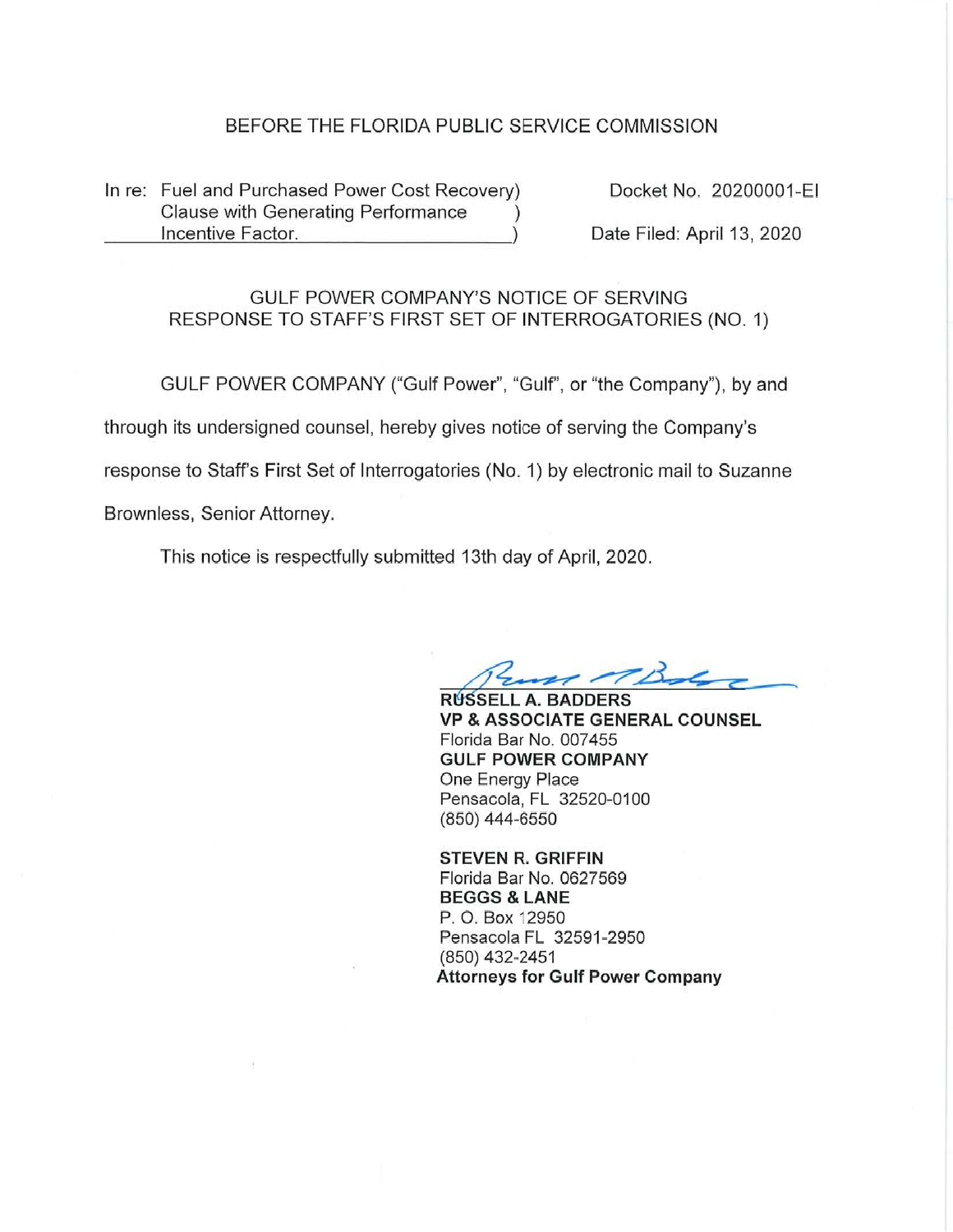## BEFORE THE FLORIDA PUBLIC SERVICE COMMISSION

 $\mathcal{L}$  $\left( \right)$  $\mathcal{C}$ 

### IN RE: **Fuel and Purchased Power Cost Recovery Clause with Generating Performance Incentive Factor**

Docket No.: **20200001-EI** 

#### **CERTIFICATE OF SERVICE**

I HEREBY CERTIFY that a true copy of the foregoing was furnished by electronic mail this 13th day of April, 2020 to the following:

Florida Public Utilities Company Florida Division of Chesapeake Utilities Corp Mike Cassel, Director Regulatory and Governmental Affairs Eighth Floor, West Tower 1750 SW 14<sup>1</sup>n Street, Suite 200 Fernandina Beach, FL 32034 mcassel@fouc.com

PCS Phosphate - White Springs c/o Stone Mattheis Xenopoulos & Brew, P.C. James W. Brew/Laura Baker 1025 Thomas Jefferson St, NW Washington, DC 20007 jbrew@smxblaw.com lwb@smxblaw.com

Duke Energy Florida Dianne M. Triplett 299 First Avenue North St. Petersburg, FL 33701 Dianne.triplett@duke-energy.com

Florida Power & Light Company Maria J. Moncada David Lee 700 Universe Boulevard (LAW/JB) Juno Beach, FL 33408-0420 Maria.moncada@fol.com David.Lee@fpl.com

Florida Power & Light Company Kenneth Hoffman 134 West Jefferson Street Tallahassee, FL 32301 Kenneth.Hoffman@fpl.com

Ausley Law Firm James D. Beasley J. Jeffry Wahlen Malcolm N. Means Post Office Box 391 Tallahassee, FL 32302 ibeasley@ausley.com jwahlen@ausley.com mmeans@ausley.com

Gunster Law Firm Beth Keating 215 South Monroe Street, Suite 601 Tallahassee, FL 32301-1839 bkeating@gunster.com

Office of Public Counsel J. R. Kelly/M. Fall-Fry Patricia A. Christensen Associate Public Counsel c/o The Florida Legislature 111 W. Madison Street, Room 812 Tallahassee, FL 32399-1400 Kelly.jr@leq.state.fl.us Christensen. patty@leg .state. fl. us fall-fry. mireille@leq.state. fl. us

Duke Energy Florida, Inc. Matthew R. Bernier 106 East College Avenue, Suite 800 Tallahassee, FL 32301 -7740 Matthew.bernier@duke-energy.com FLRegulatoryLegal@duke-enerqy.com